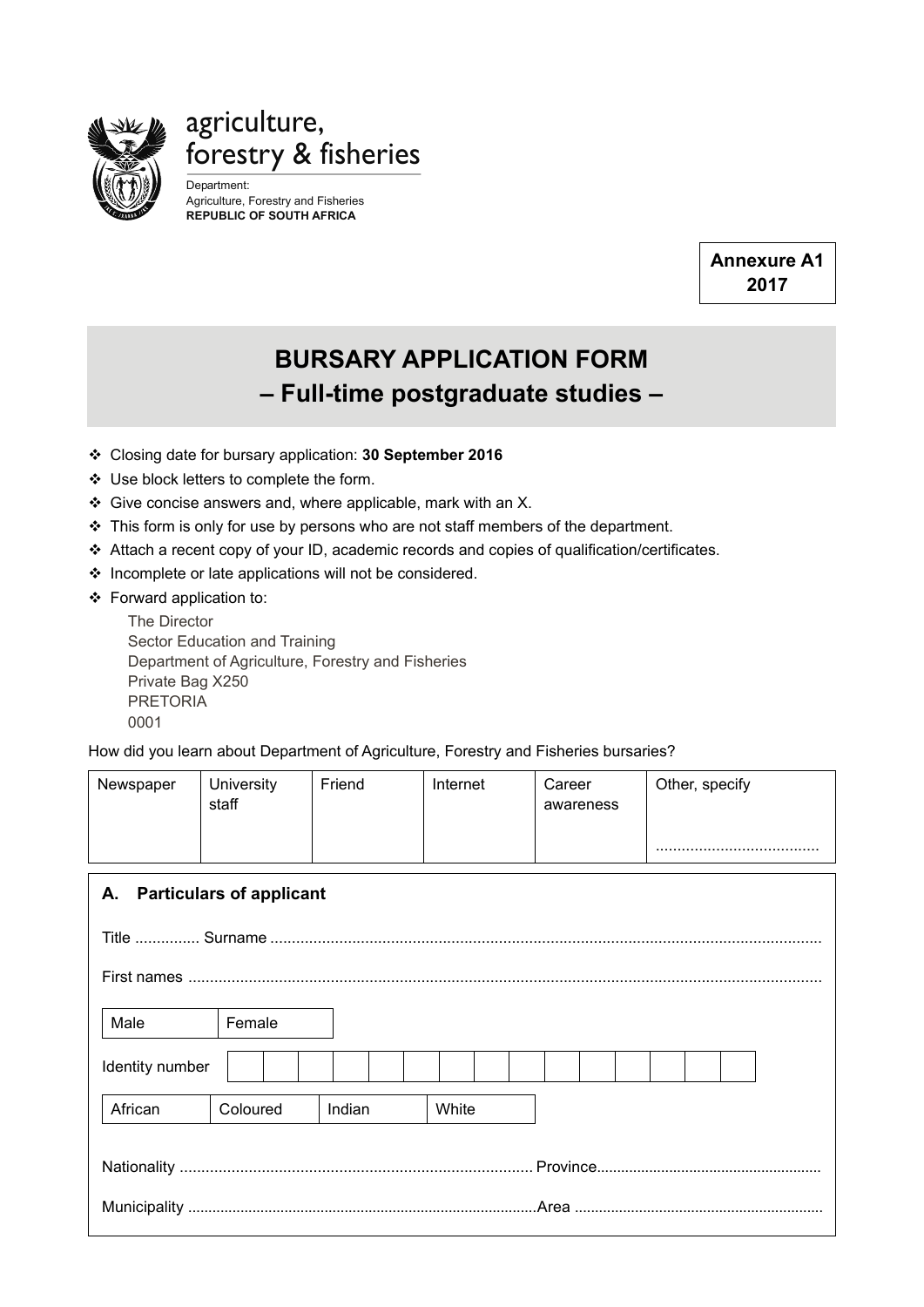| <b>Disability</b><br>Yes | No                                                                    |                                |                     |  |  |
|--------------------------|-----------------------------------------------------------------------|--------------------------------|---------------------|--|--|
|                          |                                                                       |                                |                     |  |  |
|                          |                                                                       |                                |                     |  |  |
| Postal address           |                                                                       | <b>Residential address</b>     |                     |  |  |
|                          |                                                                       |                                |                     |  |  |
|                          |                                                                       |                                |                     |  |  |
|                          |                                                                       |                                |                     |  |  |
|                          |                                                                       |                                |                     |  |  |
| Postcode                 |                                                                       | Postcode                       |                     |  |  |
|                          |                                                                       |                                |                     |  |  |
|                          |                                                                       |                                |                     |  |  |
|                          |                                                                       |                                |                     |  |  |
|                          |                                                                       |                                |                     |  |  |
|                          |                                                                       |                                |                     |  |  |
| В.                       | Particulars of postgraduate for which you wish to receive the bursary |                                |                     |  |  |
| <b>B.TECH STUDY</b>      | <b>HONOURS STUDY</b>                                                  | <b>MASTER'S STUDY</b>          | DOCTORAL STUDY      |  |  |
|                          |                                                                       |                                |                     |  |  |
|                          |                                                                       |                                |                     |  |  |
|                          |                                                                       |                                |                     |  |  |
|                          | Mark the academic year of study for which you are applying            | $\mathbf{1}$<br>$\overline{2}$ | 3<br>$\overline{4}$ |  |  |
|                          | Short description or title of proposed research project               |                                |                     |  |  |
|                          |                                                                       |                                |                     |  |  |
|                          |                                                                       |                                |                     |  |  |
|                          |                                                                       |                                |                     |  |  |
|                          |                                                                       |                                |                     |  |  |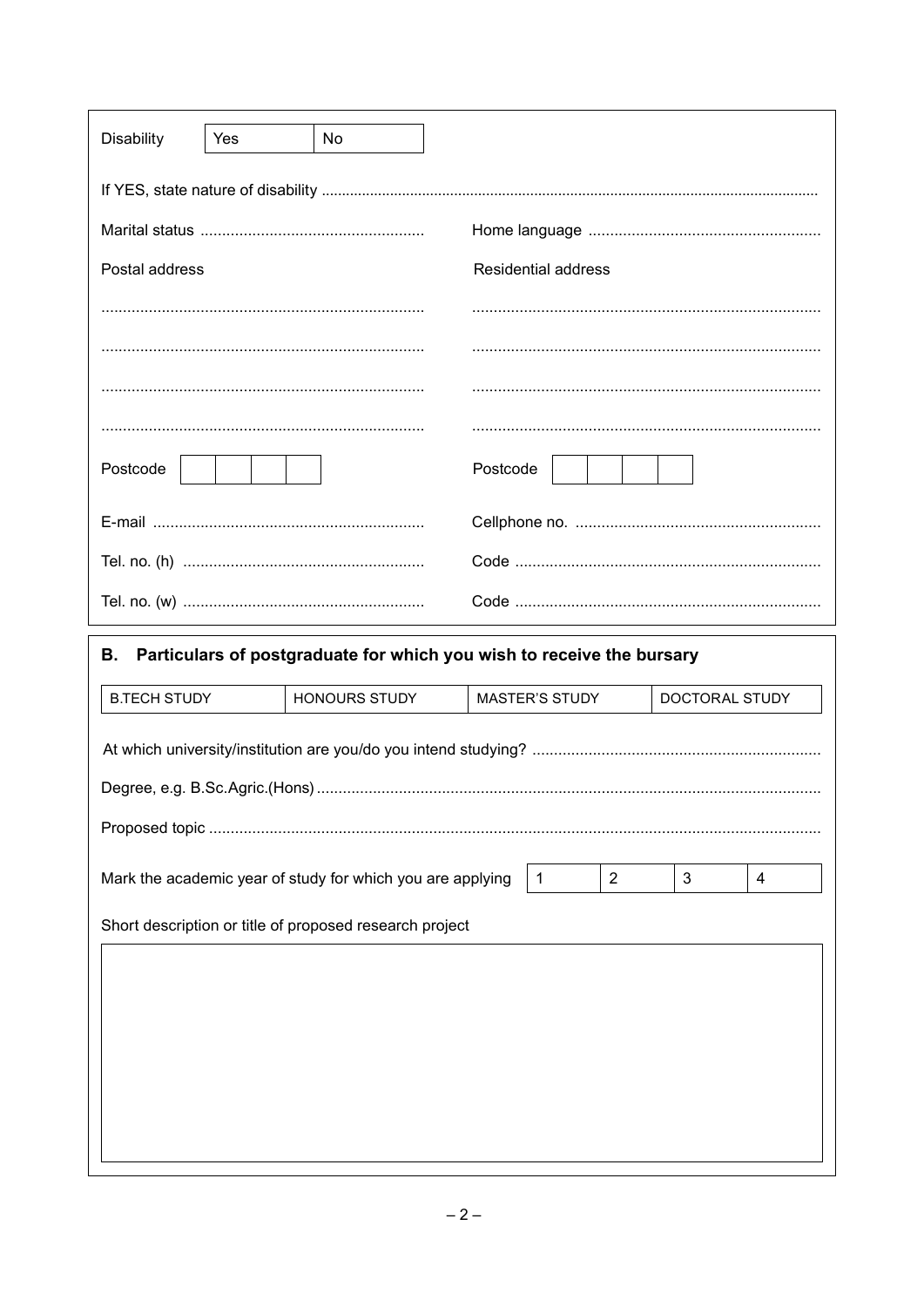Details of the research proposal. Indicate the problem statement and the importance of your study (research) to society.

### **C. Educational qualifications**

List all the degrees/diplomas obtained, including the present degree:

| Degree/diploma | <b>First registration</b><br>(year) | Year obtained | Full time/<br>part time | Name of<br>institution |
|----------------|-------------------------------------|---------------|-------------------------|------------------------|
| <br>.          | .                                   | <br>.         | .<br>.                  | .                      |
| .              | .                                   | .<br>.        | .                       |                        |
|                |                                     |               |                         |                        |
|                |                                     | .<br>.        |                         |                        |
|                |                                     |               |                         |                        |

#### **NB: Full certified copies of academic records must be attached for each degree/diploma obtained.**

If you are not currently enrolled at an educational institution, please indicate what you are doing at present.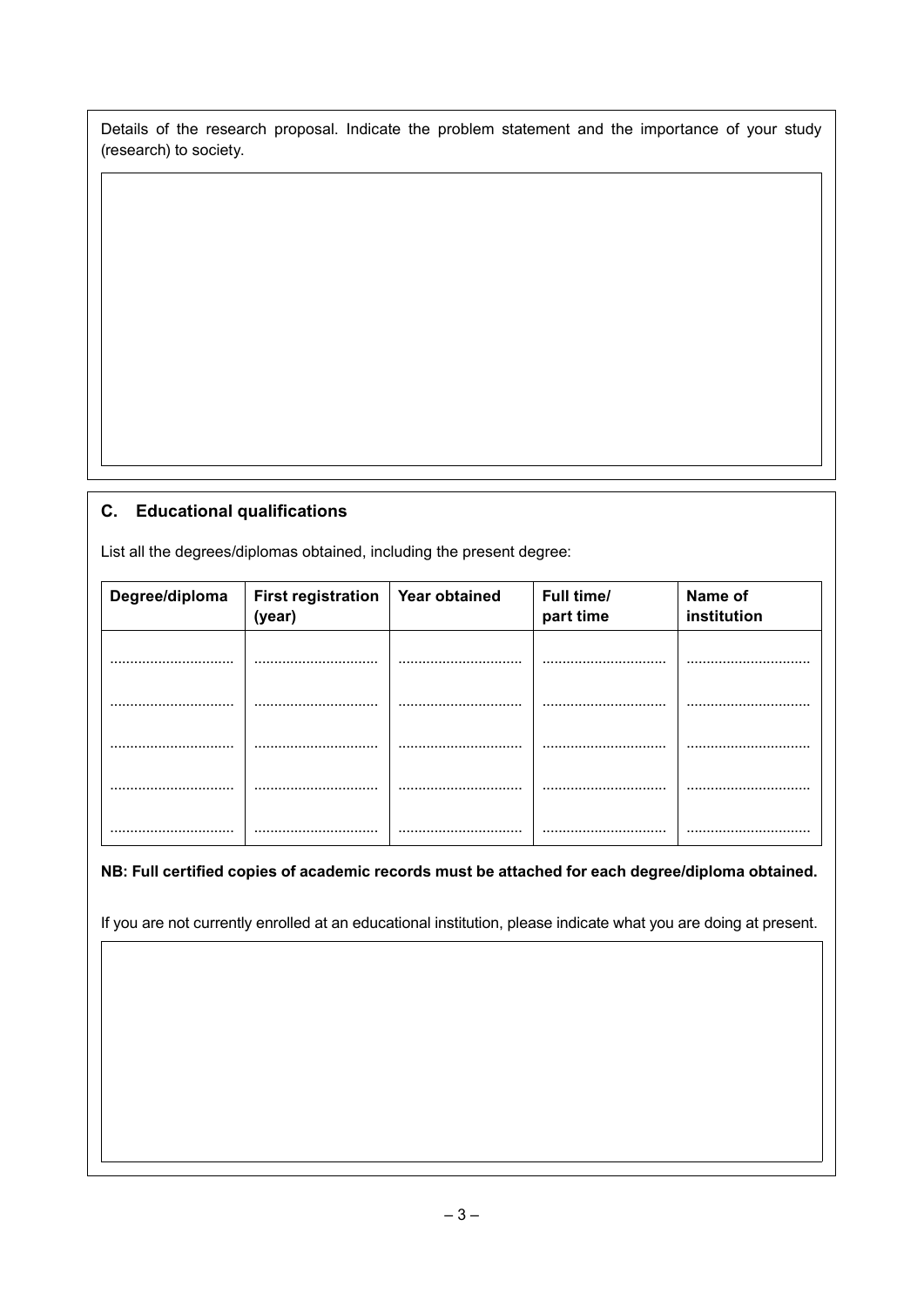#### **D. Income status**

|  | Mark your combined parents' or guardian's income (R) |  |  |
|--|------------------------------------------------------|--|--|
|  |                                                      |  |  |

| Attach proof of income for both  | $>$ 10 001–25 000 | 5 001-10 000 | < 5000 |
|----------------------------------|-------------------|--------------|--------|
| parents or proof of grant income |                   |              |        |
| from SASSA                       |                   |              |        |
|                                  |                   |              |        |

How many other dependants are still at home? ...................................

No. of dependants at tertiary institution ...........................................

No. of dependants still at school ......................................................

## **E. Research experience and output**

List all scientific articles/papers you have published and/or presented and the name of the journal or conference where the article was published or presented.

| Authors |                                                      |
|---------|------------------------------------------------------|
|         |                                                      |
|         |                                                      |
| Authors |                                                      |
|         | <b>Dental and the land benefit and and the state</b> |

Journal name/Conference name ................................................ Date published/presented ...........................

| F.<br>Details about parents/guardian/next of kin |        |        |                |  |  |
|--------------------------------------------------|--------|--------|----------------|--|--|
|                                                  |        |        |                |  |  |
| Initials                                         |        |        |                |  |  |
| Identity number                                  |        |        |                |  |  |
| Relationship                                     | Mother | Father | Other, specify |  |  |
|                                                  |        |        |                |  |  |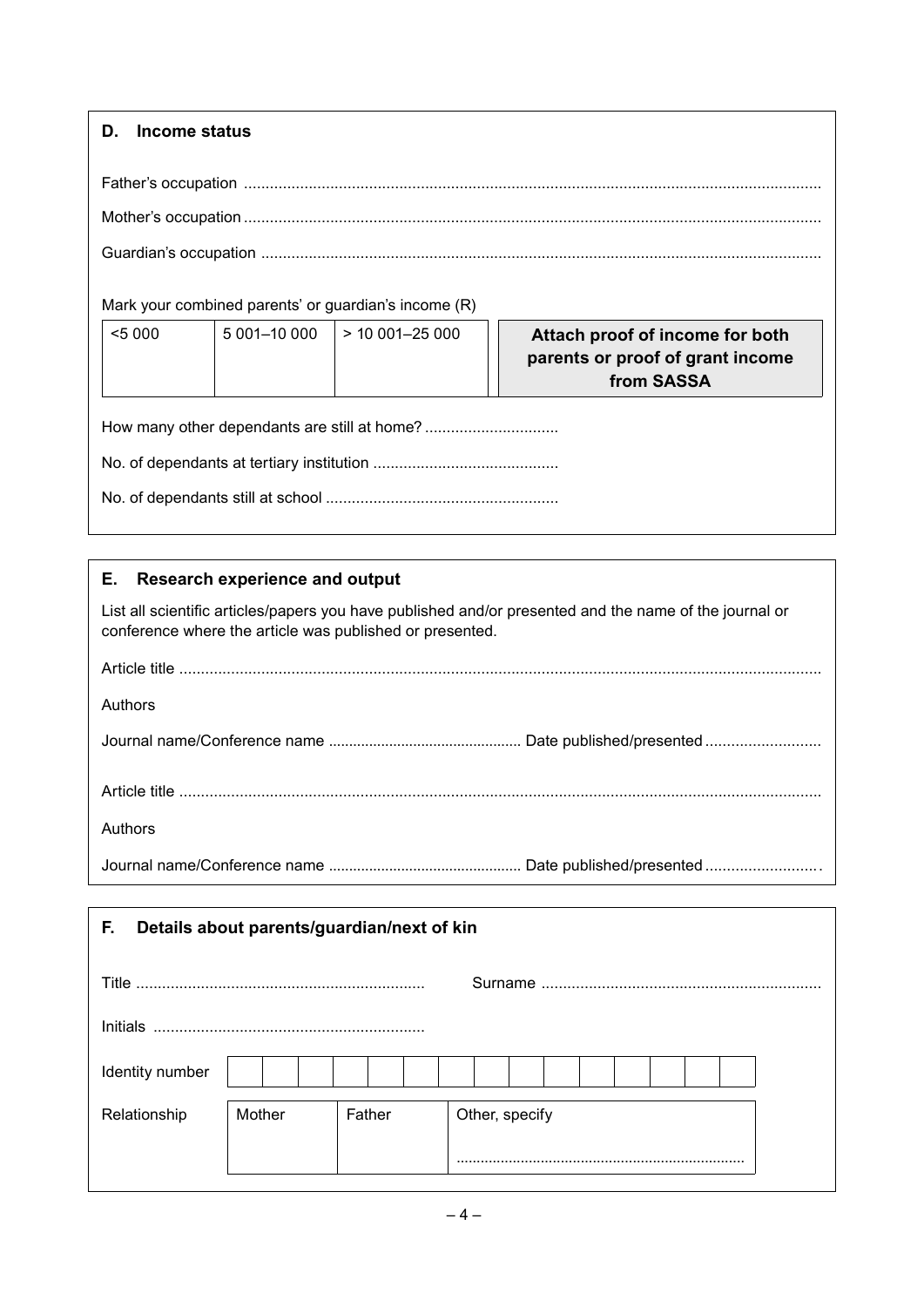| Postal address | <b>Residential address</b> |
|----------------|----------------------------|
|                |                            |
|                |                            |
|                |                            |
|                |                            |
| Postcode       | Postcode                   |
|                |                            |
|                |                            |
|                |                            |
|                |                            |
|                |                            |

### G. Documentation

Please attach certified copies of the following:

- ❖ Identity document
- ❖ Certificates of qualifications

#### Academic records  $\ddot{\bullet}$

❖ Family income or proof of grant income from SASSA

#### ❖ Admission letter